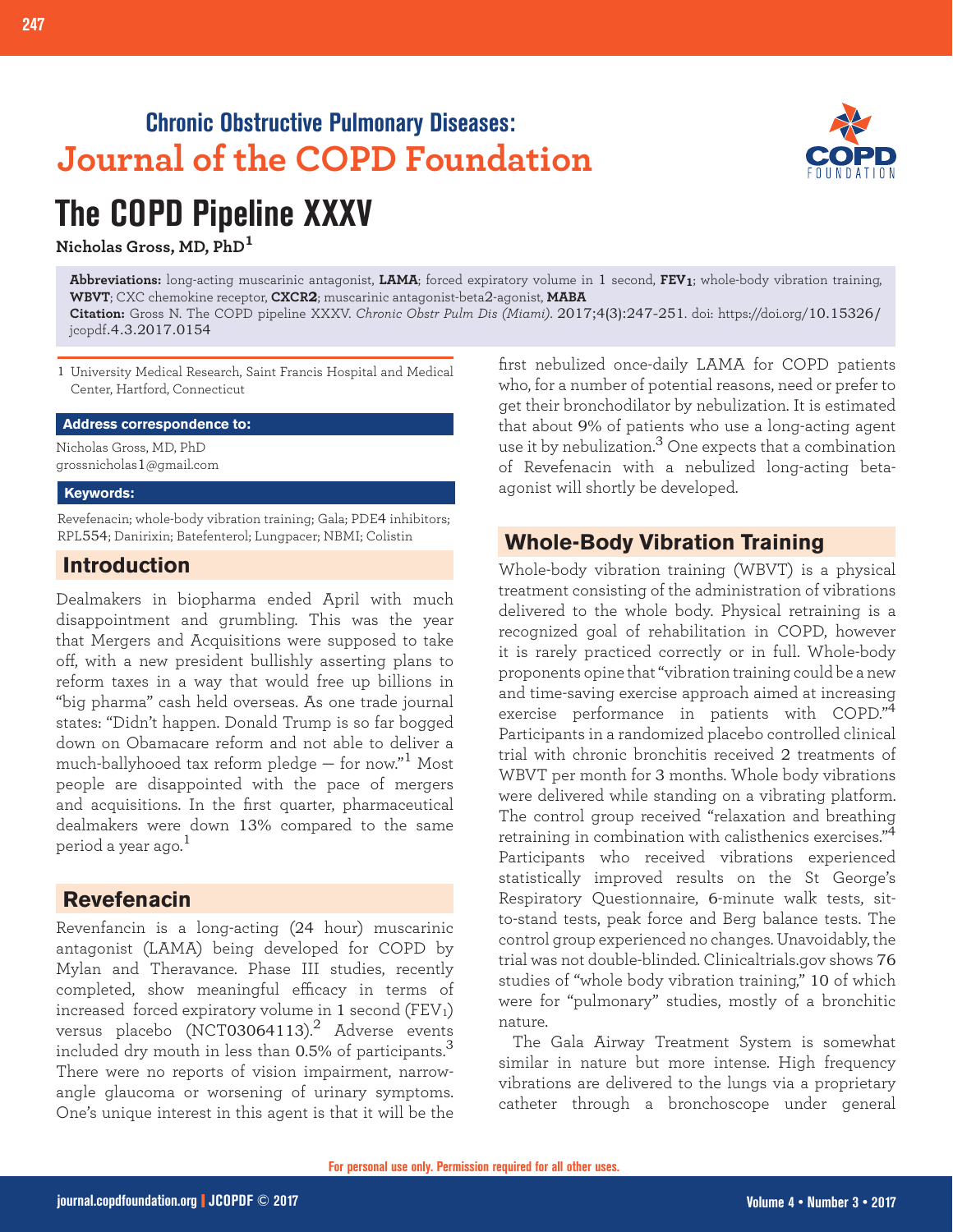anesthesia.5 Treatments last about 60 minutes and there are just 2 treatments in total, 1 for each lung. A devicebased, energy delivery system delivers high frequency short duration energy to the airway epithelium and sub-mucosal tissue layers. The energy is delivered via a proprietary catheter through the bronchoscope. Three months after treatments, bronchoscopy will be performed to obtain tissue for histology. A clinical trial will enroll 12 participants, the primary outcome being safety (NCT03107494).<sup>5</sup>

### **Chiesi**

Chiesi has several agents in development. CHF6001 is a phosphodiesterase type 4 inhibitor that has or shortly will be in 7 trials for COPD. Trial NCT02986321 the most recent, is a dose-ranging study called PIONEER.<sup>6</sup>

Chiesi also has a p38 MAP Kinase inhibitor in phases 1 and 2, CHF-6297, which, if I am not mistaken, is aimed at addressing the acute exacerbation itself (NCT02815488), a novel and interesting approach to COPD management.<sup>7</sup>

Clinicaltrials.gov shows that Chiesi has or had 59 clinical trials limited to "pulmonary" in phases I, II, or III in recent years.

#### **RPL554**

On the subject of phosphodiesterases for COPD, the dual phosphodiesterase 3/4 inhibitor RPL554, a Verona Pharma agent, is in 2 trials for COPD (NCT02542254 and 03028142) $^{8,9}$  as well as one trial in asthma and another in cystic fibrosis. The drug stimulates the cystic fibrosis transmembrane conductance regulator and ciliary beat frequency in primary cultures of bronchial epithelia.10 Both PDE3/4 COPD trials are in Phase II, the primary objective being  $FEV_1$  over the first 8 hours of administration.

#### **Danirixin**

Danirixin is a selective CXC chemokine receptor (CXCR2) antagonist being developed as a potential anti-inflammatory agent for the treatment of COPD. A phase II trial will evaluate several dosages, the primary outcome being the change from baseline in clinical outcomes as measured by the E-RS tool, a component of the EXACT tool (NCT03034967).<sup>11</sup> As previously published, $12$  a limitation of the anti-inflammatory approach by CXCR2 antagonists has been a decrease in circulating neutrophils that can be severe.

#### **Batefenterol**

Batefenterol, GSK961081, is a potent dual pharmacophore, or muscarinic antagonist-beta2 agonist (MABA), that demonstrates both antimuscarinic and beta-agonist pharmacology.13 In preclinical studies, both pharmacologies were functional and of long duration. If reproduced in man, GSK961081 has the potential to deliver a medicine that can be given once daily. The primary outcome of the latest trial (NCT00674817) will be bronchodilatation after inhalation of single doses of GSK961081 alone and in the presence of salbutamol and/or ipratropium.<sup>13</sup> Any residual bronchodilatation post-inhalation of GSK961081 may provide an indirect assessment of the beta-agonist and antimuscarinic components of this agent. In a phase II trial of the same MABA, the primary outcome is the change in  $FEV<sub>1</sub>$  at 7 weeks, versus umeclidinium/vilanterol fixed combination  $(NCT02570165).$ <sup>14</sup>

The status of this agent, GSK961081, is unknown as the clinicaltrials.gov site has not received updates for more than 2 years.

#### **Eosinophilia with COPD**

Eosinophilia with COPD is a topic of interest in which pharmaceutical companies are trying to determine the frequency of blood eosinophilia in patients with COPD (NCT03018808).15 Besides being of concern in asthma patients, the topic has become one of interest for pulmonologists treating COPD.<sup>16</sup> If this research shows a connection between eosinophilia and acute exacerbations of COPD, no doubt we will be using IL-5 inhibitors in the latter.

#### **Lungpacer Medical, Inc**

Lungpacer Medical, Inc., is a medical device company developing an intravenous catheter-based phrenicnerve-pacing system. The company announced recently that it has received an Expedited Access Pathway designation for this device from the Food and Drug Administration. Lungpacer Medical states its system "is a novel therapeutic solution for preserving the integrity and strength of the diaphragm muscle in critically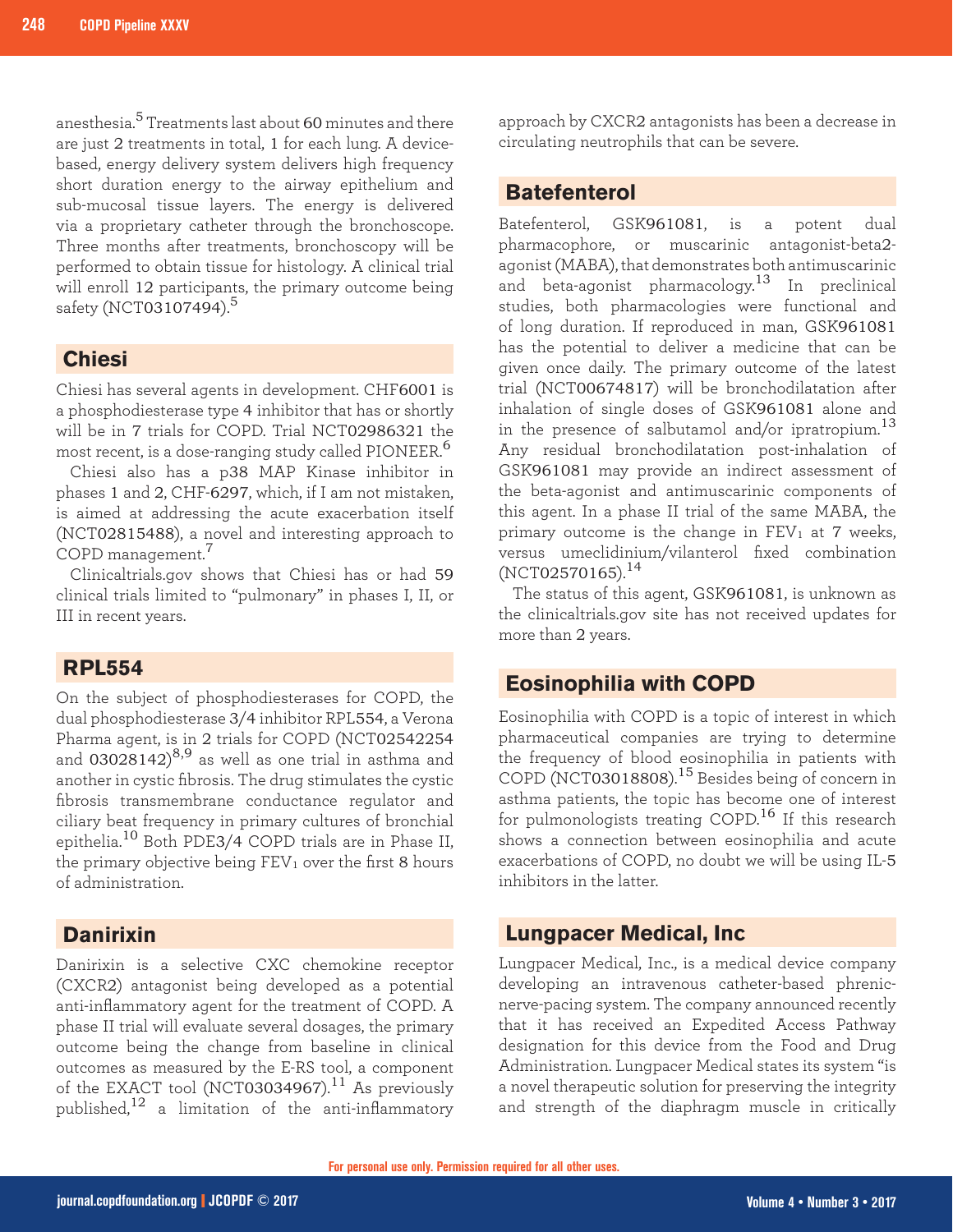ill patients who require mechanical ventilation. The proprietary Lungpacer system is designed to activate the diaphragm using a temporary, minimally invasive, transvascular nerve stimulation approach that is expected to save many lives, improve surviving patient outcomes and greatly reduce hospital care costs."<sup>17</sup> Ongoing trials are NCT03096639 (RESCUE2)<sup>18</sup> and NCT03107949 (RESCUE1).<sup>19</sup> The protocol indicates that diaphragm pacing intervention will be conducted 3 times a day using the Diaphragmatic Pacing Therapy System. A control group will receive no pacing.

#### **Tetomilast**

Tetomilast--what happened to it? It was a promising phosphodiesterase 4 inhibitor that was in 2 phase II studies for COPD and 5 studies for ulcerative colitis. Nothing since  $2015.^{20}$ 

#### **N1,N3-bis(2-Mercaptoethyl) Isophthalamide (NBMI)**

Emiramide is an antioxidant and metal chelator that is in its first clinical trial exploring safety for COPD. The study is a randomized, 2-arm, double-blind, placebocontrolled, cross-over trial. Participants will receive 14

days of administration and observation; the method of administration is not mentioned (NCT03123692). $^{21}$ Many antioxidants, e.g., CoQ10 and N-acetylcysteine, have been tested in lung diseases before and found not to be very effective.

### **Colistin**

Colistin, also known as polymyxin E, is an antibiotic produced by certain strains of the bacteria *Paenibacillus polymyxa*. It belongs to the class of polymyxins and is effective against most Gram-negative bacilli. An old drug, it fell out of favor in human medicine due to kidney toxicity. A double-blind placebo controlled trial is in phase III. A total of 264 participants with non-cystic fibrosis bronchiectasis will be enrolled. The primary outcome is time to first exacerbation  $(NCT03093974).^{22}$ 

#### **Acknowledgements**

Some information in this report was obtained through the generous contribution of Johan Karlberg, MD, PhD, Director of Humanity and Health Research Centre and Editor of the Clinical Trial Magnifier Newsletter.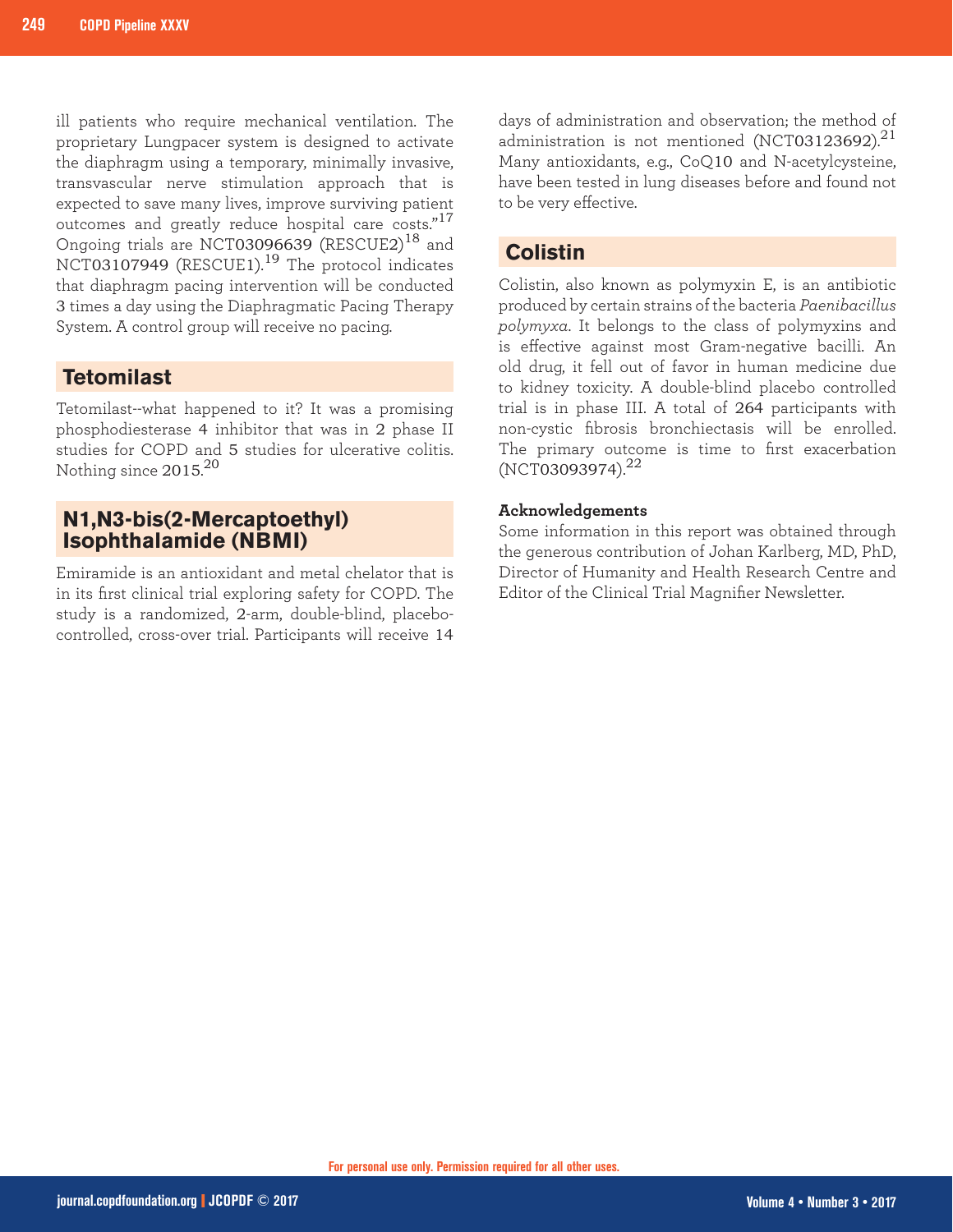#### **References**

- Carroll J. Don't let a slump in biopharma deals get you down 1. yet; The controversy on drug prices is taking a toll. Endpoints News website. https://endpts.com/thumbs-dont-let-a-slump-inbiopharma-deals-get-you-down-yet-the-controversy-on-drugprices-is-taking-a-toll Published April 21, 2017. Accessed June 2017.
- 2. National Institutes of Health. Effects of TD-4208 on FEV1 in subjects with chronic obstructive pulmonary disease (COPD). ClinicalTrials.gov website. https://clinicaltrials.gov/ct2/show/ record/NCT03064113 Published January 2017. Updated February 2017. Accessed June 2017.
- Theravance biopharma and Mylan report additional Phase 3 3. data for Revefenacin (TD-4208) in several presentations at 2017 ATS [news release]. Dublin, Hertfordshire, England and Pittsburgh, Pennsylvania. Mylan Pharmaceuticals. May 23, 2017. http://newsroom.mylan.com/2017-05-23-Theravance-Biopharm a-and-Mylan-Report-Additional-Phase-3-Data-for-Revefenacin-TD-4208-in-Several-Presentations-at-2017-ATS Accessed June 2017.
- 4. Spielmanns M, Boeselt T, Gloeckl R, et al. Low-volume wholebody vibration training improves exercise capacity in subjects with mild to severe COPD. *Respir Care*. 2017;62: 315-323. doi: https://doi.org/10.4187/respcare.05154
- 5. National Institutes of Health. Gala FIH feasibility study for the treatment of chronic bronchitis. ClinicalTrials.gov. https:// clinicaltrials.gov/ct2/show/NCT03107494 Published March 2017. April 2017. Accessed June 2017.
- 6. National Institutes of Health. A 24-wk dose ranging study to evaluate the efficacy and safety of 4 doses of a new pde4 inhibitor in patients with COPD (PIONEER). ClinicalTrials.gov website. https://clinicaltrials.gov/ct2/show/NCT02986321 Published November 2016. Updated December 2016. Accessed June 2017.
- National Institutes of Health. A study to investigate safety, 7. tolerability, pharmacokinetics and pharmacodynamics of single and repeat doses of CHF6297 in healthy subjects and patients with COPD (CHF6297 FIH). ClinicalTrials.gov website. https:// clinicaltrials.gov/ct2/show/NCT02815488 Published May 2016. Updated October 2016. Accessed June 2017.
- 8. National Institutes of Health. The effects of RPL554 on top of standard COPD reliever medications. ClinicalTrials.gov website. https://clinicaltrials.gov/ct2/show/NCT02542254 Published August 2015. Updated September 2016. Published 2017.
- National Institutes of Health. The effects of RPL554 in addition 9. to tiotropium in COPD patients. ClinicalTrials.gov website. https://clinicaltrials.gov/ct2/show/NCT03028142 Published January 2017. Accessed June 2017.
- 10. Turner MJ, Matthes E, Billet A, et al. Am J Physiol Lung Cell Mol *Physiol*. 2016;310(1):L59-70. doi: https://doi.org/10.1152/ajplung.00324.2015 .
- 11. National Institutes of Health. Danirixin dose ranging study in participants with chronic obstructive pulmonary disease (COPD). ClincialTrials.gov website. https://clinicaltrials.gov/ ct2/show/NCT03034967 Published January 2017. Updated June 2017. Accessed June 2017.
- 12. Gross NJ, Barnes PJ. New therapies for asthma and COPD. Am *J Respir Crit Care Med*. 2017;195:159-166.
- 13. National Institutes of Health. An investigation of the interaction of GSK961081 with inhaled beta-agonist and anti-muscarinic drugs. ClincialTrials.gov website. https://clinicaltrials.gov/ct2/ show/NCT00674817 Published April 2008. Updated April 2017. Accessed June 2017.
- 14. National Institutes of Health. Dose-finding study of batefenterol (GSK961081) via dry powder inhaler in patients with chronic obstructive pulmonary disease (COPD). ClinicalTrials.gov website. https://clinicaltrials.gov/ct2/show/NCT02570165 Published October 2015. Updated February 2017. Accessed June 2017.
- 15. National Institutes of Health. Prevalence of chronic obstructive pulmonary disease (COPD) and eosinophilia among primary care patients. ClinicalTrials.gov website. https://clinicaltrials. gov/ct2/show/NCT03018808 Published January 2017. Updated May 2017. Accessed June 2017.
- 16. Calverley PMA, Tetzlaff K, Vogelmeier C, et al. Eosinophilia, frequent exacerbations, and steroid response in chronic obstructive pulmonary disease. *Am J Respir Crit Care Med*. 2017; In press. doi: https://doi.org/10.1164/rccm.201612-2525LE
- 17. Lungpacer Medical. Lungpacer Medical, Inc. The WEANING SOLUTION® for mechanically ventilated patients. Lungpacer Medical website. http://lungpacer.com/ Published 2017. Accessed June 2017.
- 18. National Institutes of Health. Percutaneous temporary placement of a phrenic nerve stimulator for diaphragm pacing (RESCUE2). ClinicalTrials.gov. https://clinicaltrials.gov/ct2/ show/NCT03096639 Published March 2017. June 2017.
- 19. National Institutes of Health. Percutaneous temporary placement of a phrenic nerve stimulator for diaphragm pacing (RESCUE1). ClinicalTrials.gov. https://clinicaltrials.gov/ct2/ show/NCT03107949 Published March 2017. Updated April 2017. Accessed June 2017.
- Mulhall AM, Droeger CA, Ernst NE, Panos RJ, Zafar MA. 20. Phosphodiesterase 4 inhibitors for the treatment of chronic obstructive pulmonary disease: a review of current and developing drugs. *Expert Opin Investig Drugs*. 2015;24(12):1597- 1611. doi: https://doi.org/10.1517/13543784.2015.1094054
- 21. National Institutes of Health. Clinical study on COPD (Emera003COPD). ClinicalTrials.gov https://clinicaltrials.gov/ ct2/show/NCT03123692 Published April 2017. Accessed June 2017.